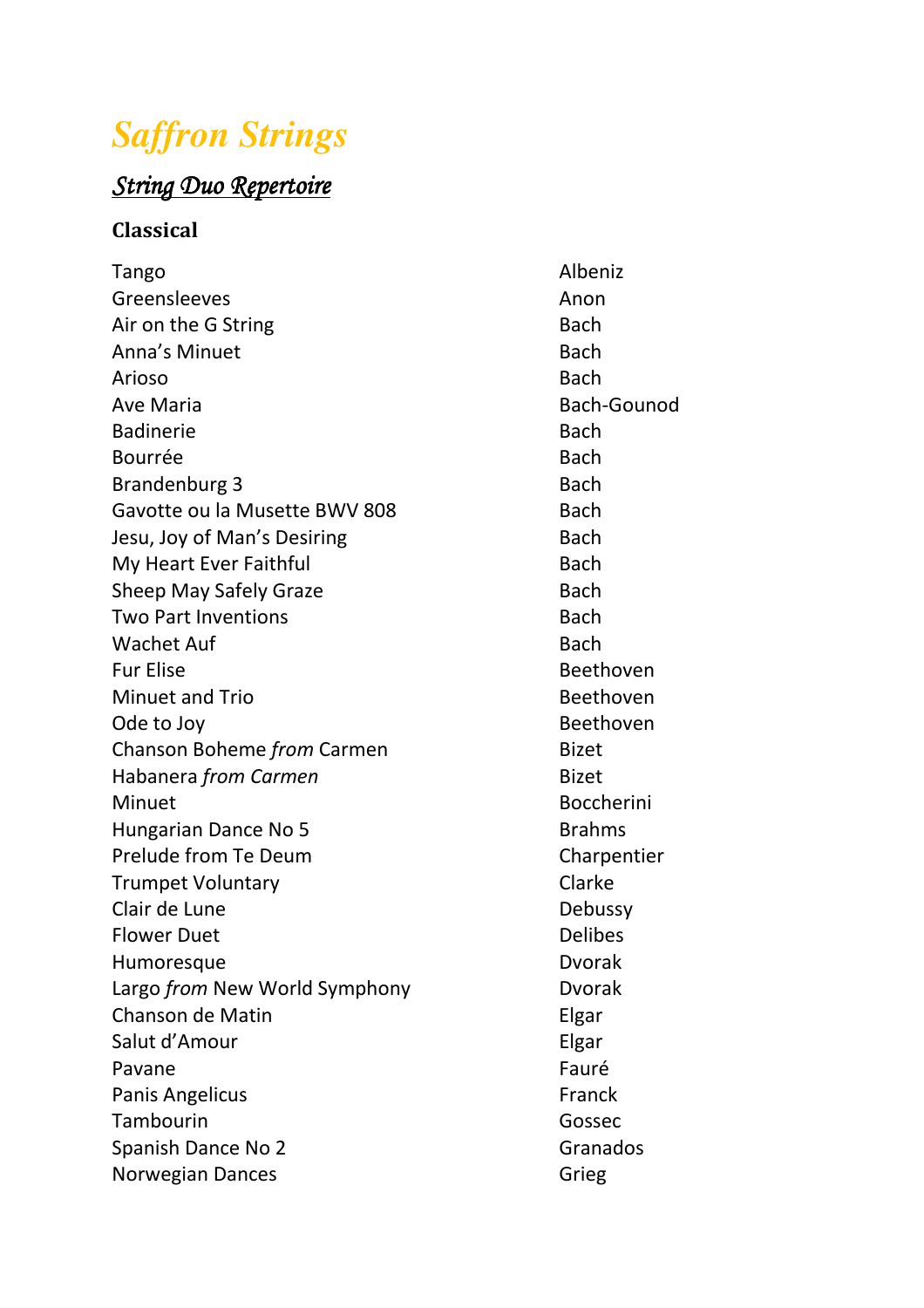| Arrival of the Queen of Sheba                               | Handel          |
|-------------------------------------------------------------|-----------------|
| Largo from Xerxes                                           | Handel          |
| Music for the Royal Fireworks                               | Handel          |
| Sarabande (Theme from "Barry Lyndon")                       | Handel          |
| The Water Music                                             | Handel          |
| Romanze                                                     | Haydn           |
| <b>Meditation from Thaïs</b>                                | Massenet        |
| <b>Wedding March</b>                                        | Mendelssohn     |
| Duets for Violin and Cello                                  | Mozart          |
| Minuet                                                      | Mozart          |
| Non piu andrai <i>from</i> Marriage of Figaro               | Mozart          |
| Romance from Eine Kleine Nachtmusik                         | Mozart          |
| <b>Turkish Rondo</b>                                        | Mozart          |
| <b>Barcarolle</b>                                           | Offenbach       |
| Canon                                                       | Pachelbel       |
| Nessun Dorma                                                | Puccini         |
| Rondeau from Abdelazer                                      | Purcell         |
| <b>Trumpet Tune</b>                                         | Purcell         |
| Rhapsody on a Theme by Paganini: 18 <sup>th</sup> Variation | Rachmaninov     |
| Rondeau                                                     | Rameau          |
| Melody from Scheherazade                                    | Rimsky-Korsakov |
| The Swan                                                    | Saint-Saëns     |
| <b>Ave Maria</b>                                            | Schubert        |
| Scherzo                                                     | Schubert        |
| The Reaper's Song                                           | Schumann        |
| The Blue Danube                                             | <b>Strauss</b>  |
| Pizzicato Polka                                             | <b>Strauss</b>  |
| Arabian Dance from The Nutcracker Suite                     | Tchaikovsky     |
| <b>Barcarolle</b>                                           | Tchaikovsky     |
| Dance of the Sugar Plum Fairy                               | Tchaikovsky     |
| March from The Nutcracker Suite                             | Tchaikovsky     |
| Russian Dance from The Nutcracker Suite                     | Tchaikovsky     |
| Waltz from The Sleeping Beauty                              | Tchaikovsky     |
| Allegro from Spring (Four Seasons)                          | Vivaldi         |
| Presto from Summer (Four Seasons)                           | Vivaldi         |
| Largo from Winter (Four Seasons)                            | Vivaldi         |
| <b>Bridal March</b>                                         | Wagner          |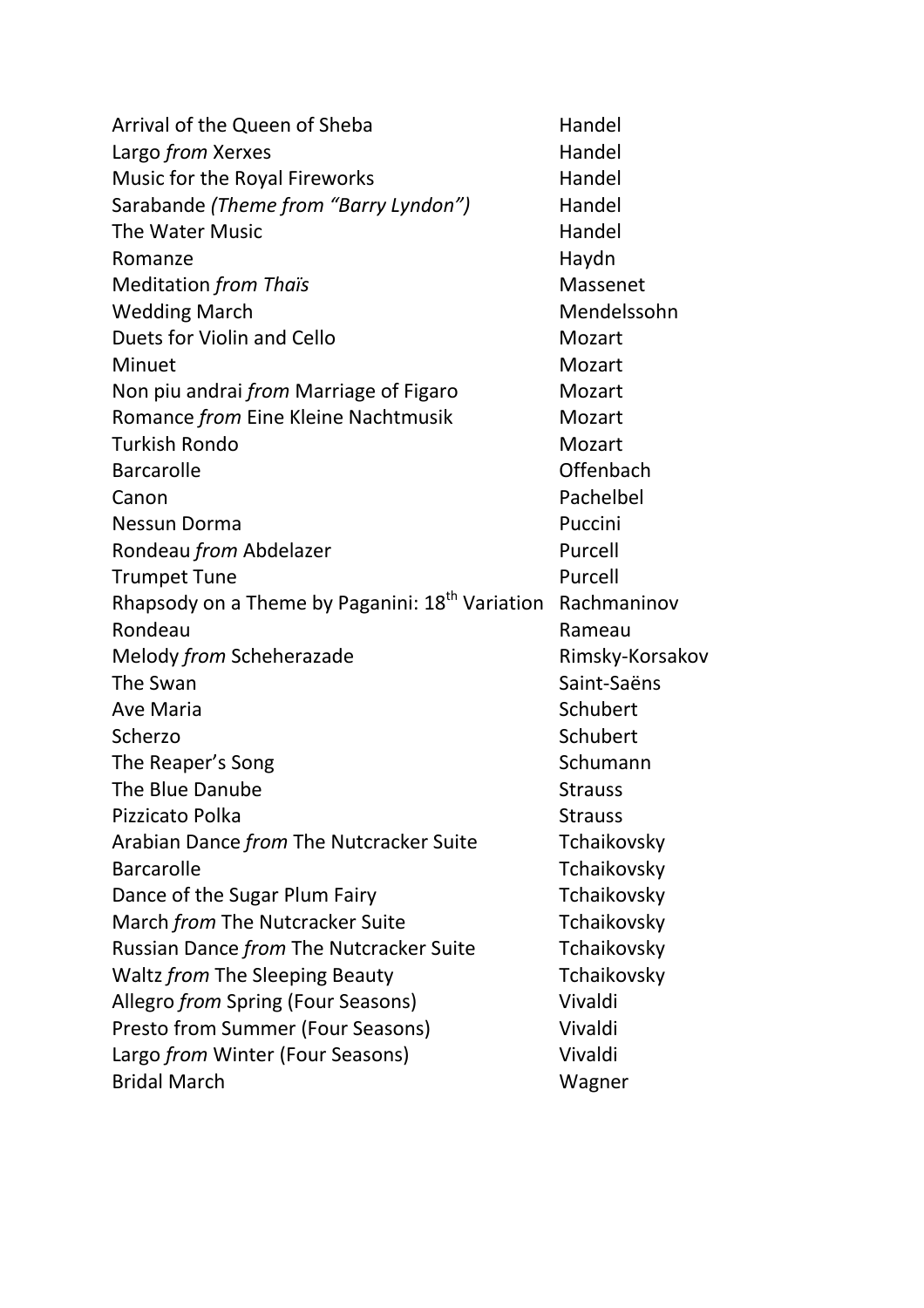## **Light**

Tico-Tico Zequinha Abreu Make You Feel My Love **Adele** Adele One and Only **Adele** Adele **Adele** I Don't Want to Miss a Thing Manuel Controllery Aerosmith Over the Rainbow **Arlen** Portuguese Love Song (fron Love Actually) Craig Armstrong What a Wonderful World **Louis Armstrong** She Charles Aznavour Diamonds are Forever **Container Strutter and Strutter Container** John Barry God Only Knows The Beach Boys You're Beautiful James Blunt Take Five **Brubeck/Desmond** Rather Be Clean Bandit Vida la Vida de Coldplay Young and Beautiful **Lana Del Ray** Game of Thrones Theme **Ramin Diawadi** Divenire **Ludovico Einaudi** I Giorni **Ludovico Einaudi** Primavera **Ludovico Einaudi** One Day Like This **Elbow** Spread a Little Happiness Vivian Ellis Tango por una Cabeza Carlos Gardel Summertime Gershwin They Can't Take That Away From Me Gershwin For the Love of a Princess (from 'Braveheart) James Horner At Last **Etha James** Can You Feel The Love Tonight **Elton John** The Entertainer Scott Joplin Maple Leaf Rag Scott Joplin Smoke Gets In Your Eyes **Smoke Case Accompany** Jerome Kern Autumn Leaves **Kosma & Mercer** All of Me John Legend The Impossible Dream (The Man from La Mancha) Mitch Leigh/Andy Williams All You Need is Love **Lennon & McCartney** Yesterday Lennon & McCartney Hanging by a Moment **Lifehouse** You and Me **Lifehouse**